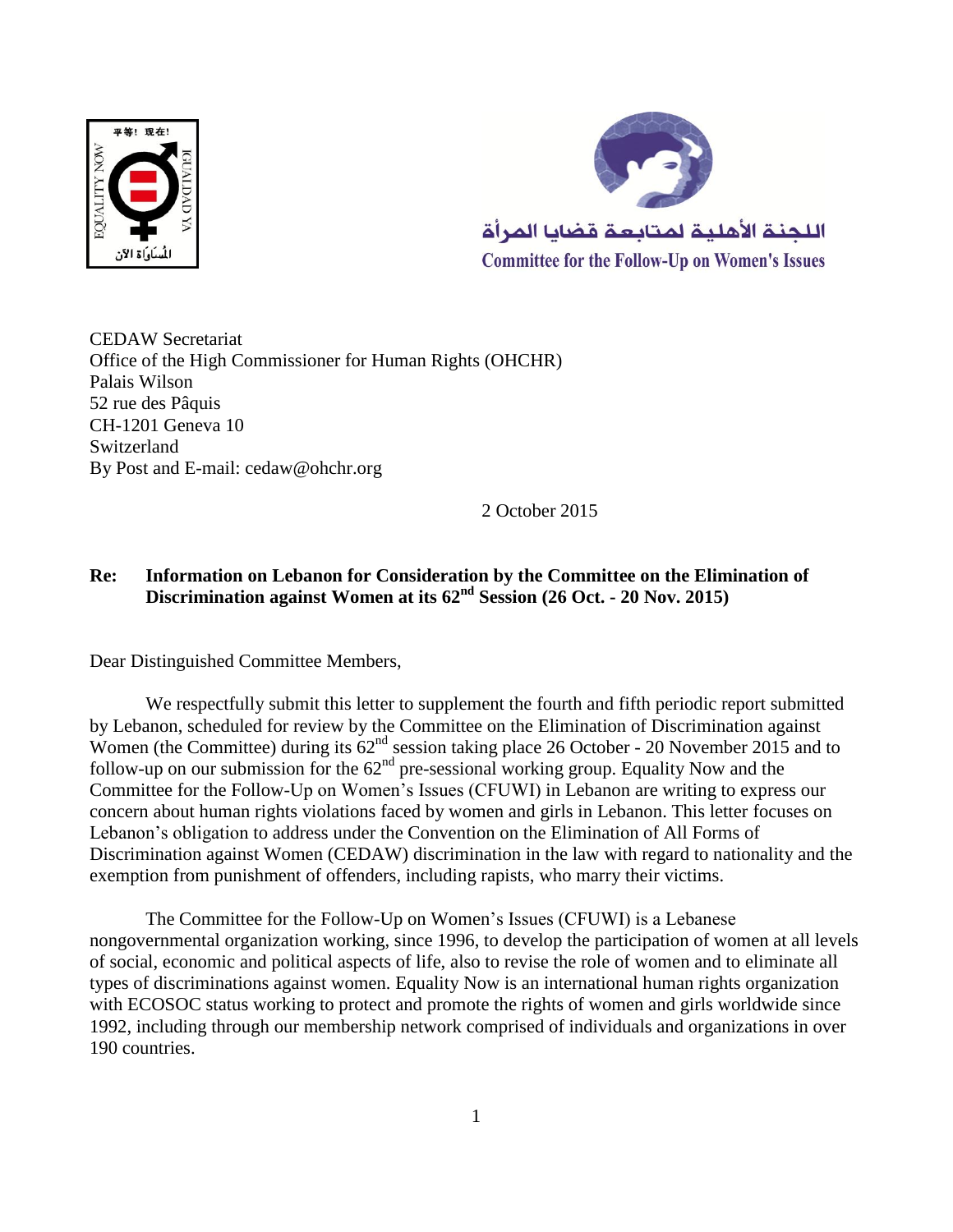Discrimination in nationality laws is expressly prohibited by Article 9 of CEDAW, and also violates Articles 2, 3 and 15 (right to equality before the law). Exemption of offenders, including sexual offenders, who marry their victims promotes violence against women and girls and violates Article 2, particularly 2(g) which calls on States Parties to undertake "to repeal all national penal provisions which constitute discrimination against women," as well as Article 15. We note that the Committee's recent joint recommendation with the Committee on the Rights of the Child on harmful practices recognizes that this type of law, "legislation that enables a perpetrator of rape and/or other sexual crimes to avoid sanctions through marriage to the victim," is "contrary to the obligation of the States parties under both conventions". (CEDAW/C/GC/31- CRC/C/GC/18, ¶41).

## *Nationality*

In its consideration of Lebanon's report in 2008, the Committee expressed concern about Lebanon's "assertion that it cannot, for political reasons, amend its nationality law to allow Lebanese women to pass their nationality to their children and foreign spouses." The Committee urged Lebanon to "recognize the negative impact of its nationality law on Lebanese women married to foreigners and on the children of these women and, accordingly revise its nationality law and remove its reservation to article 9, paragraph 2." (CEDAW/C/LBN/CO/3, ¶42-43). We also note that during the 2010 Universal Periodic Review of Lebanon, several countries recommended that Lebanon amend its law on nationality to enable Lebanese women to confer their nationality to their children. All of these recommendations were noted and rejected.

In July 2010, Equality Now issued *[Action 36.1](http://equalitynow.org/take_action/discrimination_in_law_action361) – Lebanon: Give women equal citizenship rights*  to men under the nationality law (updated in Nov. 2011 and Feb. 2013)<sup>1</sup>, calling on the government of Lebanon to recognize the adverse effects that the discriminatory Lebanese nationality law has on the families of Lebanese women married to foreign men, and to revise the Lebanese nationality law to ensure that all Lebanese citizens have the equal right to confer their Lebanese nationality on their spouses and children. We highlighted the case of Hiam Abd El Samad, her Egyptian husband Anwar Hasaneen, and their three daughters Nour, 17, 'Amar, 12, and 'Ayia, 9 years old who suffered significant hardships and deprivation as a result of the nationality law. According to Lebanon's State Party report, in March 2012 a ministerial committee was formed by the Cabinet to discuss amendment of the nationality law. The committee recommended against granting Lebanese women the possibility of passing their nationality to their children and spouses. Indeed, the government has no strategy to amend the nationality law or to lift the reservation on article 9. However, there are initiatives in place which enable the children and foreign spouse of Lebanese women to obtain long residency permits (3) years), and the labor decree issued on September 2011 which allows access to work for the children and spouses, as well as the access to health care for the children of the working women. (CEDAW/C/LBN/4-5). However, except for the provision of three year residency permits, these civil rights are yet to be implemented. Moreover, campaigners continue to want removed, once and for all, the discrimination that treats Lebanese women differently from men under the nationality law.

We welcome the Committee's 2015 List of Issues which asked Lebanon to provide any information with respect to amending the Nationality Law, as well as "any steps taken by the State party to withdraw its reservation to article 9 (2) of the Convention" (CEDAW/C/LBN/Q/4-5, ¶13). We are disheartened, however, by Lebanon's reply to the List of Issues, which reported that there have been "no new developments concerning the nationality issue in respect of amending the law or Lebanon's reservation to article 9 (2) of the Convention (CEDAW/C/LBN/Q/4-5/Add.1, ¶13)."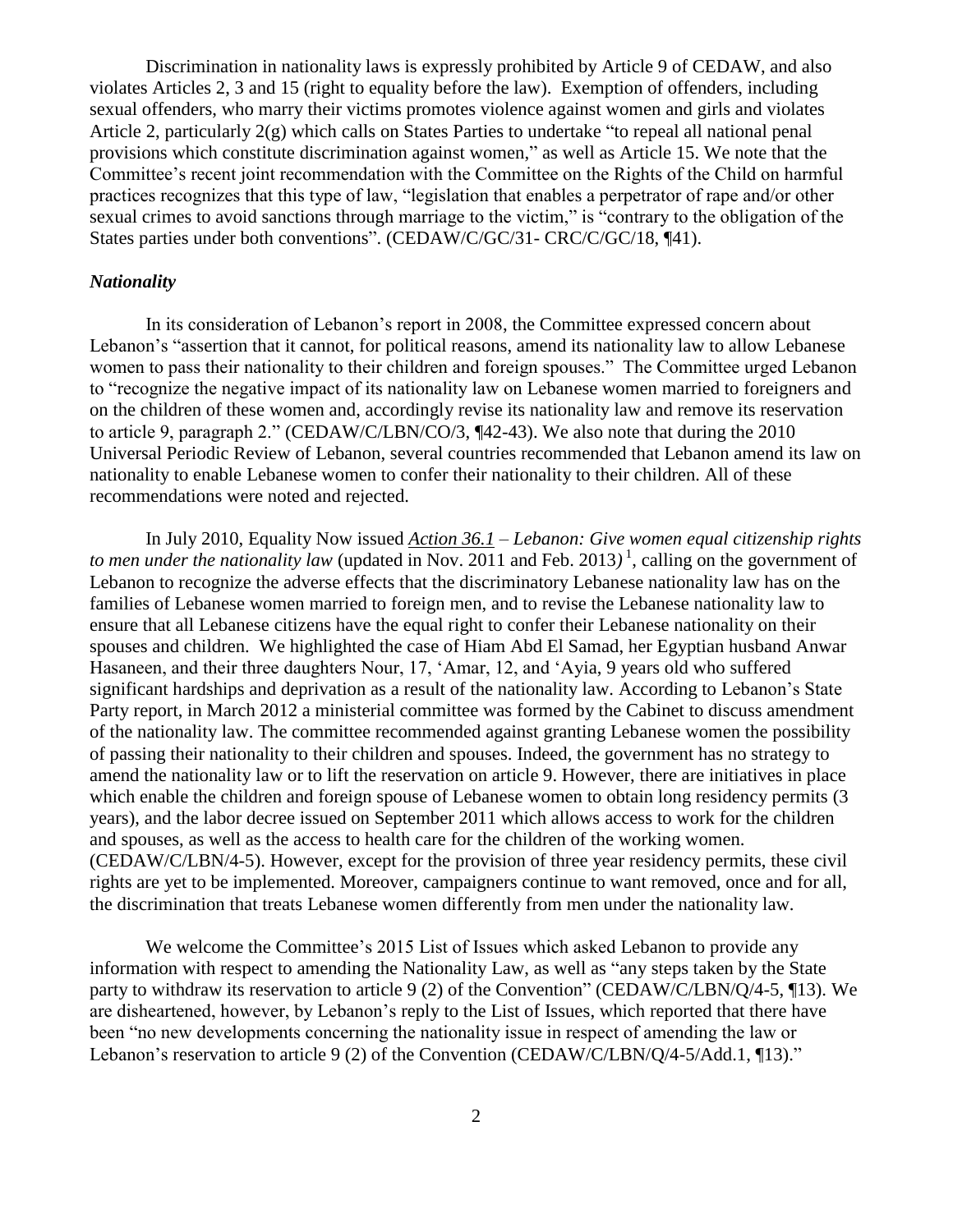### *Exemption of offenders from punishment upon marriage*

Article 522 of the Lebanese Penal Code stops prosecution or execution of a penalty when the perpetrator of a rape, kidnapping, or statutory rape marries the person he has raped or kidnapped.<sup>2</sup> We note that in 2008, the Committee expressed its concern over "discriminatory provisions in the Lebanese Penal Code, in particular … Article 522…." The Committee also "call[ed] upon the State party to amend, without delay, applicable provisions in the Penal Code to ensure that … marriage to the victim does not exempt a sexual offender from punishment." (CEDAW/C/LBN/CO/3, ¶26-27). We understand from Lebanon's fourth and fifth periodic report that a subcommittee of the Parliament's administration and justice committee recommended the repeal of Article 522 but action still needs to be taken to implement this recommendation and reform the law as soon as possible. (CEDAW/C/LBN/4-5).

In its 2015 List of Issues, the Committee also requested that the Lebanese government provide clarification of whether a bill to "protect women from domestic violence" has been adopted (CEDAW/C/LBN/4-5, ¶9). In their response, Lebanese officials said that in April of 2014 "The Chamber of Deputies…passed a draft Law to Protect Women from Domestic Violence" which was promulgated as "Law No. 293 of 7 May 2014 on the Protection of Women and Other Family Members from Domestic Violence" (CEDAW/C/LBN/4-5/Add.1, ¶9a). These are welcome developments which we hope will lead to further reform.

### *Suggested Questions for the State Party*

We would respectfully urge the Committee to raise again with the Lebanese government the following questions with regard to violations of the Covenant addressed in this letter:

- What are the government's plans to comprehensively amend the nationality law to allow Lebanese women to transfer their nationality to their children and spouse on an equal basis with men? When will all the civil rights to children granted by the ministerial committee be implemented in the meantime?
- What steps is the government taking to implement the parliamentary committee's recommendation to repeal Article 522 of the Penal Code, and what does the government plan to do to subsequently to enforce and raise awareness of this important legal reform?

### *Suggested Recommendations to the State Party*

We also respectfully urge the Committee to consider the following recommendations to the government of Lebanon:

- Urgently amend the nationality law to allow Lebanese women to transfer their nationality to their children and spouse on an equal basis with men.
- Urgently amend all applicable provisions in the law to ensure a sexual offender cannot escape punishment by marrying his victim.